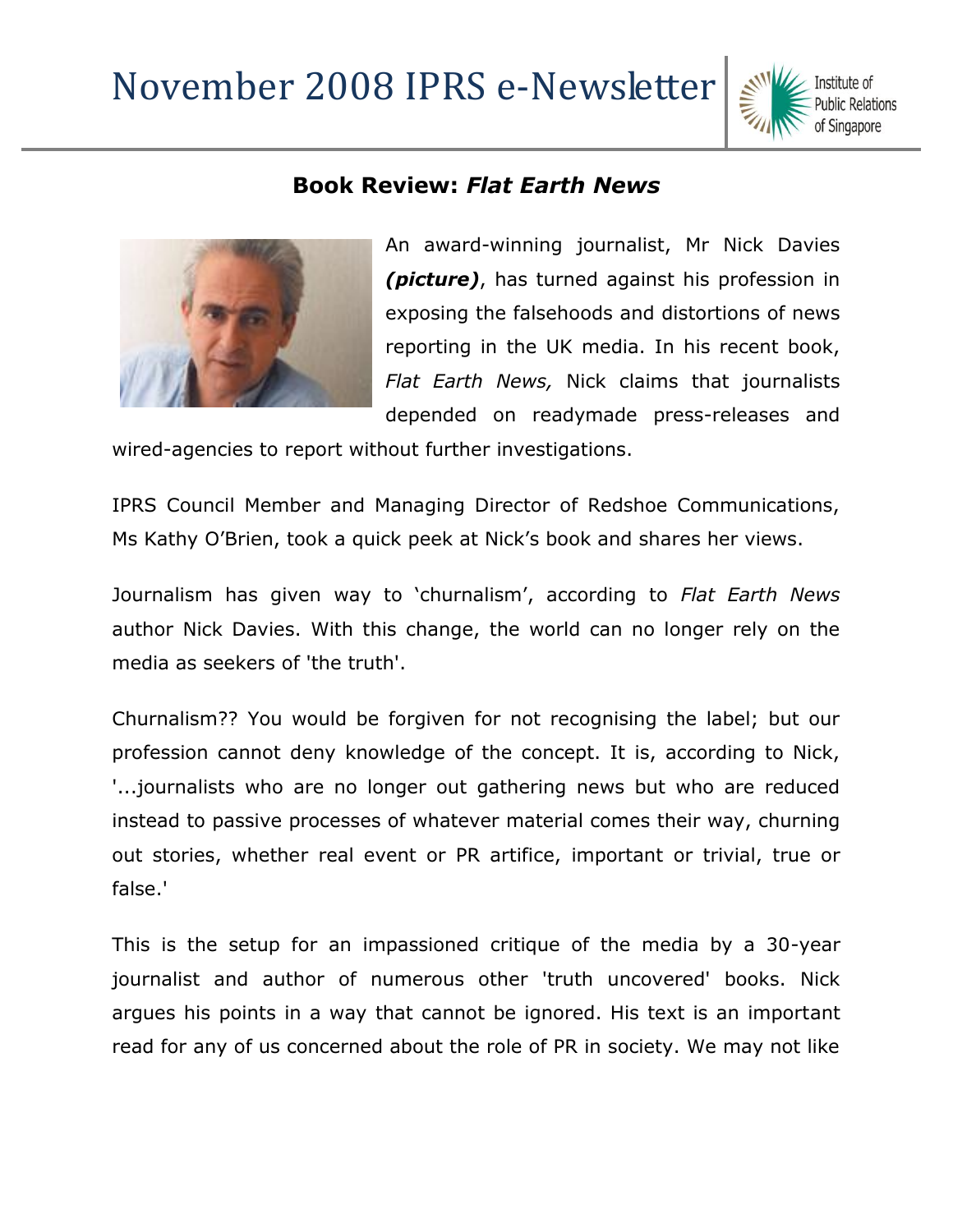## November 2008 IPRS e-Newsletter

what he has to say – and we can certainly refute some of his assertions and conclusions – but we dismiss his thesis at our peril.

The author has researched his topic to an impressive extent. He charts the course of change as technology enabled newspapers to break the hold of printing unions, reduce staff and dramatically cut costs in the 1980s and 1990s. This has resulted in deskbound journalists with such high quotas for story-filing; they have almost no time for checking facts, let alone investigating their own stories.

Enter Public Relations. Researchers at Cardiff University who were commissioned by Nick analysed four quality daily newspapers in the UK over a two-week period to determine the source of these articles. In Nick's parlance, this is what they found:



'The Cardiff research suggests that at least 80% of the news product of the best and most respected

newspapers in Britain contains second-hand material, most of it unchecked, much of it provided by people who are at best unreliable and at worst manipulative. Something fundamental has shifted.'

While the UK is clearly Nick's home ground, he sweeps through other large markets and also pauses to consider the role of global news agencies such as Reuters. He pays his respects to the big 'suppliers', but readers may begin to resist him as he makes statements such as 'Reuters was not concerned with the truth'. Nick seems to believe there is one truth in a story,